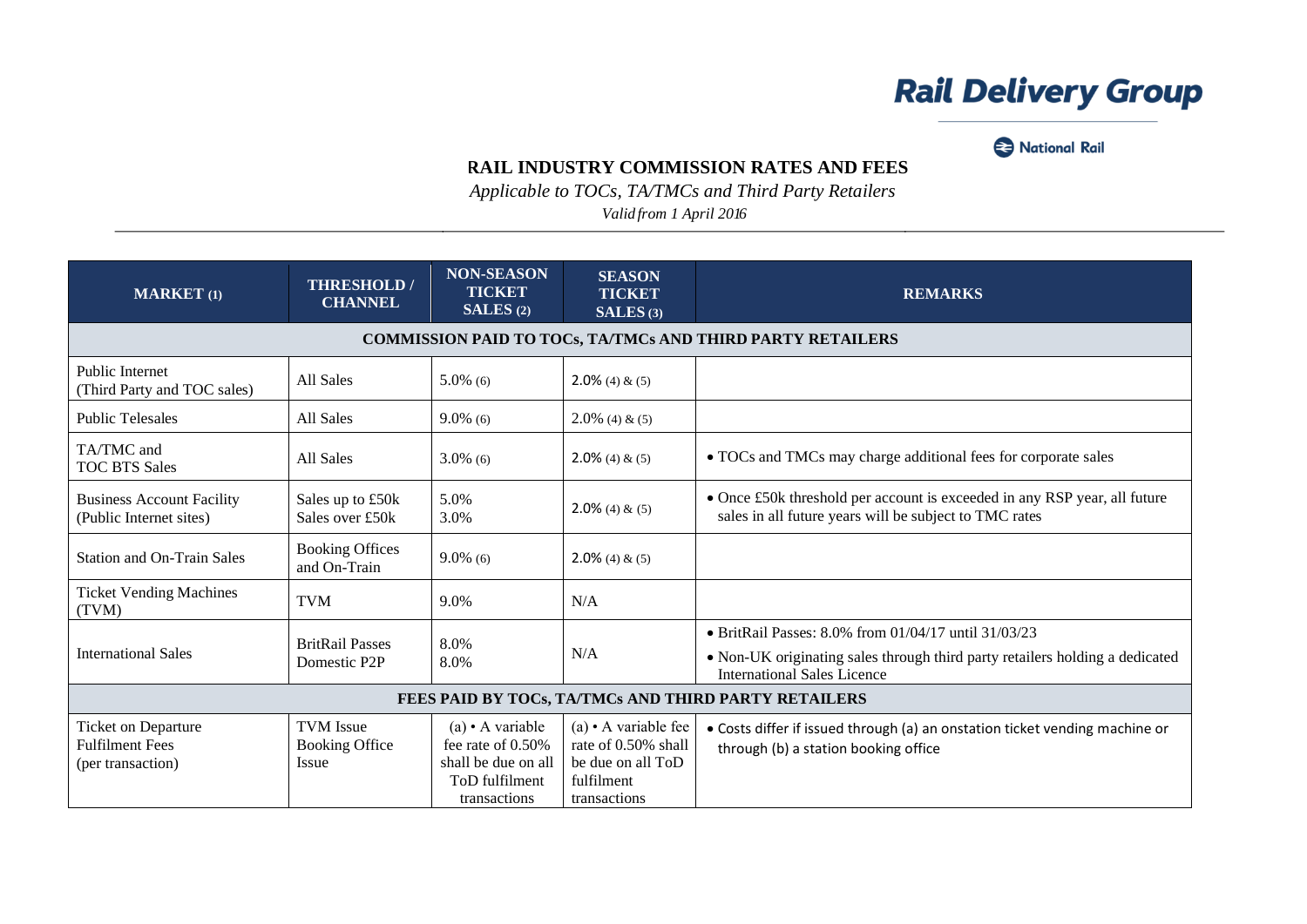| (CTR) with a           | (CTR) with a          |  |
|------------------------|-----------------------|--|
| value at or above      | value at or above     |  |
| £15. • For CTR         | £15. • For CTR        |  |
| values of less than    | values of less than   |  |
| £15, a fixed           | £15, a fixed          |  |
| minimum fee of         | minimum fee of        |  |
| 7.5p per CTR           | 7.5p per CTR shall    |  |
| shall be due. • For    | be due. • For CTR     |  |
| CTR values at or       | values at or above    |  |
| above £100, a          | £100, a fixed         |  |
| fixed maximum          | maximum fee of        |  |
| fee of 50p per         | 50p per CTR shall     |  |
| CTR shall be due.      | be due. $(b) \cdot A$ |  |
| $(b) \cdot A$ variable | variable fee rate of  |  |
| fee rate of 3.66%      | 3.66% of the CTR      |  |
| of the CTR value       | value shall be due    |  |
| shall be due on all    | on all ToD            |  |
| ToD fulfilment         | fulfilment CTRs at    |  |
| CTRs at a Ticket       | a Ticket Office,      |  |
| Office, subject to     | subject to a          |  |
| a maximum fee of       | maximum fee of        |  |
| £1.00 per CTR.         | £1.00 per CTR.        |  |
| • In the event that    | • In the event that   |  |
| a customer uses a      | a customer uses a     |  |
| Ticket Office for      | Ticket Office for     |  |
| ToD fulfilment         | ToD fulfilment        |  |
| instead of a TVM       | instead of a TVM      |  |
| as a result of         | as a result of        |  |
| TVM Failure, the       | TVM Failure, the      |  |
| Ticket Office fee      | Ticket Office fee     |  |
| set out above          | set out above shall   |  |
| shall not apply,       | not apply, and the    |  |
| and the ToD            | <b>ToD Fulfilment</b> |  |
| Fulfilment fee         | fee shall be          |  |
| shall be calculated    | calculated on the     |  |
| on the basis of a      | basis of a TVM        |  |
| TVM issue              | issue instead.        |  |
| instead.               |                       |  |